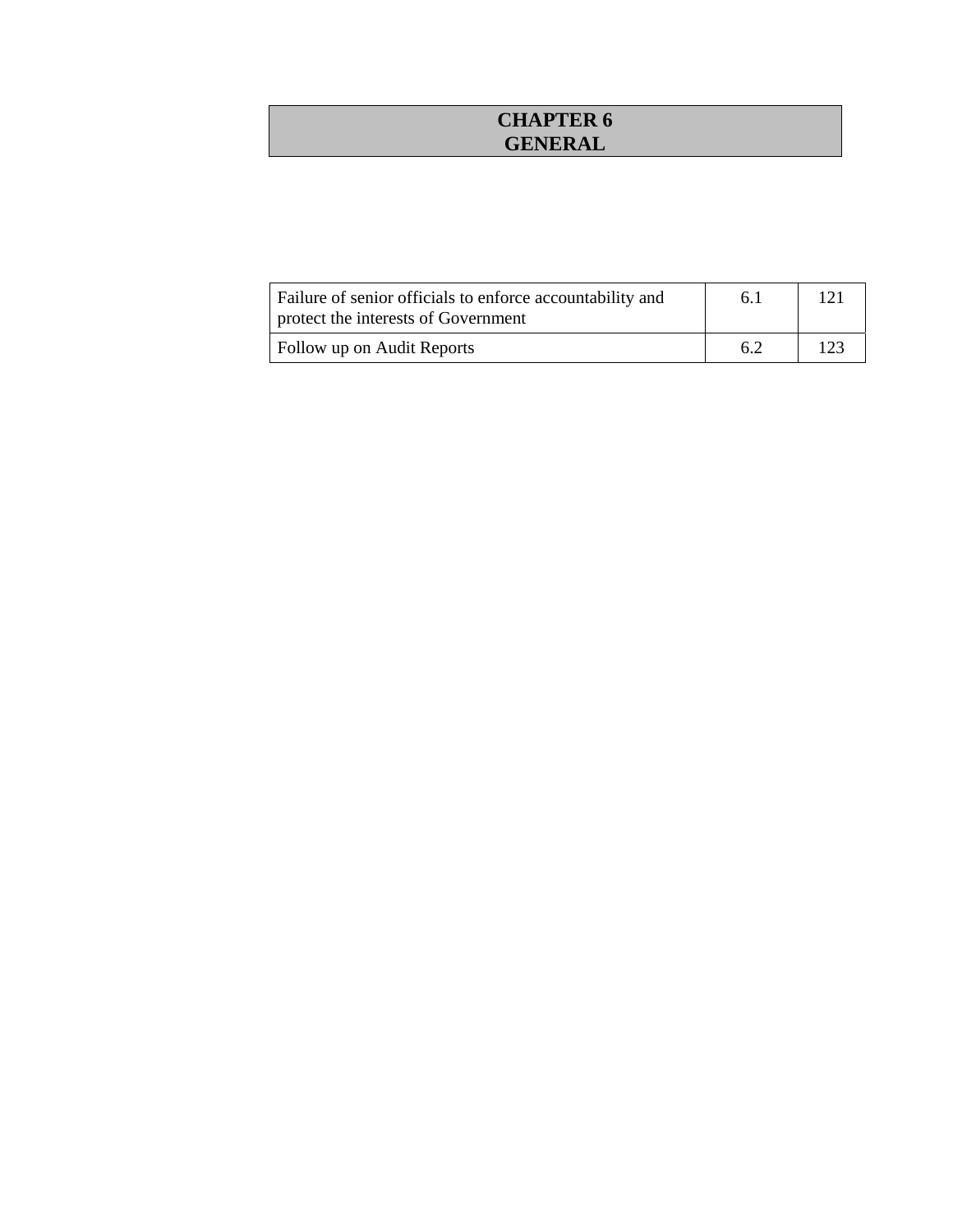*Audit Report No. 4 (Civil) for the year ended 31 March 2000*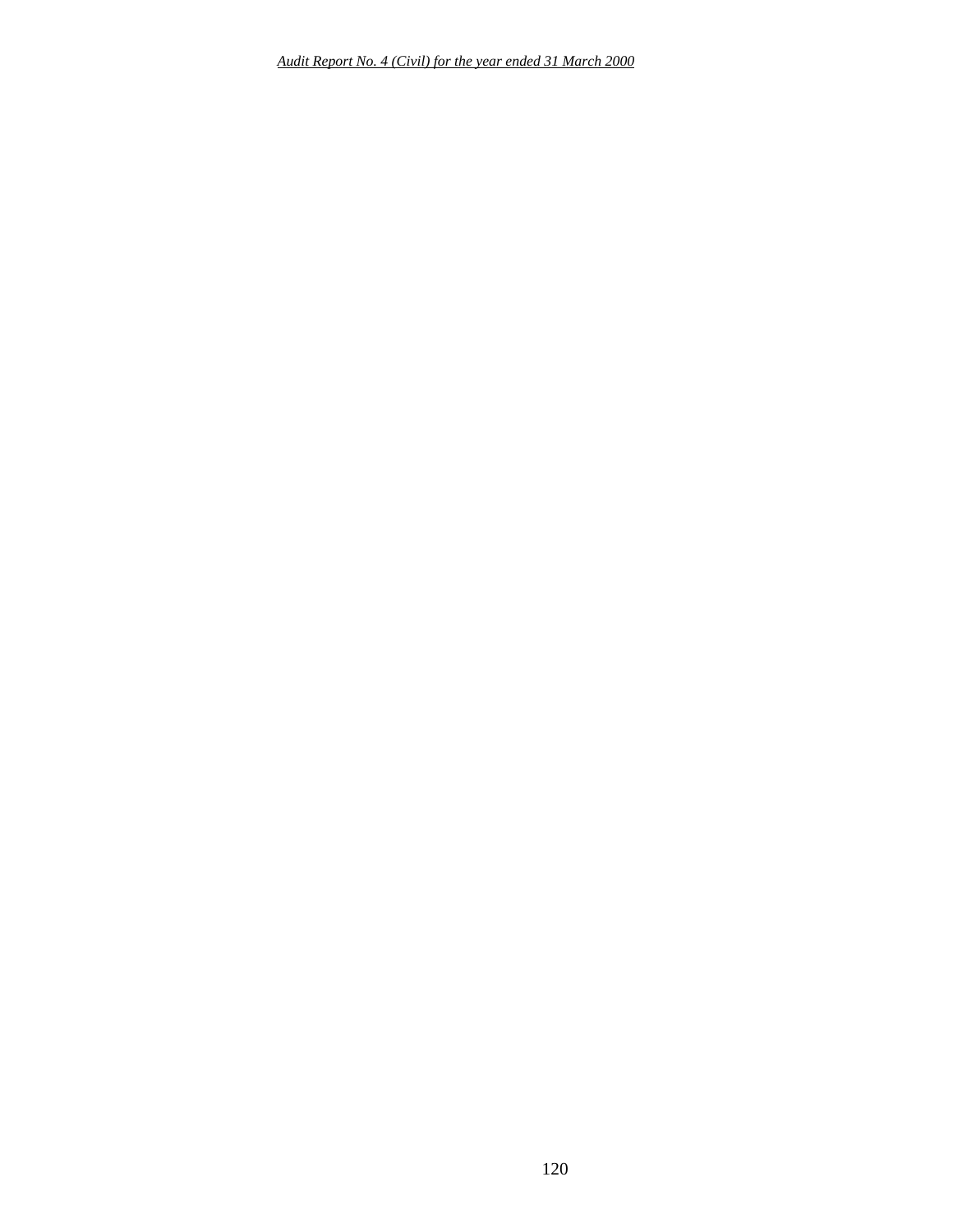## **CHAPTER-6 General**

## **6.1 Failure of senior officials to enforce accountability and protect the interests of Government**

AG<sup>\*</sup> arranges to conduct periodical inspection of the Government departments to test check, inter alia, the transactions and verify the maintenance of important accounting and other records as per prescribed rules and procedures. When important irregularities etc. detected during inspection are not settled on the spot, IRs\*\* are issued by the AG to ensure rectificatory action in compliance of the prescribed rules and procedures and accountability for the deficiencies, lapses, etc. The Heads of Offices and next higher authorities are required to comply with the observations contained in the IRs and rectify the defects and omissions promptly and report their compliance to the AG. Serious irregularities are also brought to the notice of Heads of the Departments by the AG. A half-yearly report of pending IRs is sent to the Principal Secretary/Secretary of the Department to facilitate monitoring of the audit observations in the pending IRs.

Inspection Reports issued upto December 1999 pertaining to 912 divisions/offices of WR, PW, PHE<sup>\*\*\*</sup>, Forest and other Works<sup>\$</sup> Departments disclosed that 17,927 paragraphs relating to 4,740 IRs remained outstanding since 1986-87 to the end of June 2000. Position of the outstanding IRs and paragraphs are as under:

| Sl.<br>No.     | <b>Department</b>      | Number of<br><b>Auditee</b><br>units | <b>Number</b><br>of IRs | Number of<br>Paragraphs | Amount<br>(Rupees<br>in crore) |
|----------------|------------------------|--------------------------------------|-------------------------|-------------------------|--------------------------------|
|                | <b>Water Resources</b> | 316                                  | 1876                    | 6975                    | 3360.72                        |
| 2              | <b>Public Works</b>    | 164                                  | 1097                    | 4953                    | 1900.46                        |
| 3.             | <b>Public Health</b>   | 113                                  | 671                     | 2624                    | 988.77                         |
|                | <b>Engineering</b>     |                                      |                         |                         |                                |
| $\overline{4}$ | <b>Narmada Valley</b>  |                                      |                         |                         |                                |
|                | <b>Development</b>     |                                      |                         |                         |                                |
|                | (i)Irrigation          | 62                                   | 237                     | 660                     | 579.14                         |
|                | (ii) Building / roads  | 14                                   | 48                      | 132                     | 64.21                          |

\* Accountant General (Audit II), Madhya Pradesh.

l

**4740 inspection reports containing 17927 audit paragraphs for Rs.7238.36 crore against 912 auditee units were pending settlement.** 

Inspection Reports.

<sup>\*\*\*</sup> WR: Water Resources, PW: Public Works, PHE: Public Health Engineering

<sup>\$</sup> Other Works Departments include Narmada Valley Development, Housing and Environment and Bhopal Gas Rahat (Relief and Rehabilitation) Departments.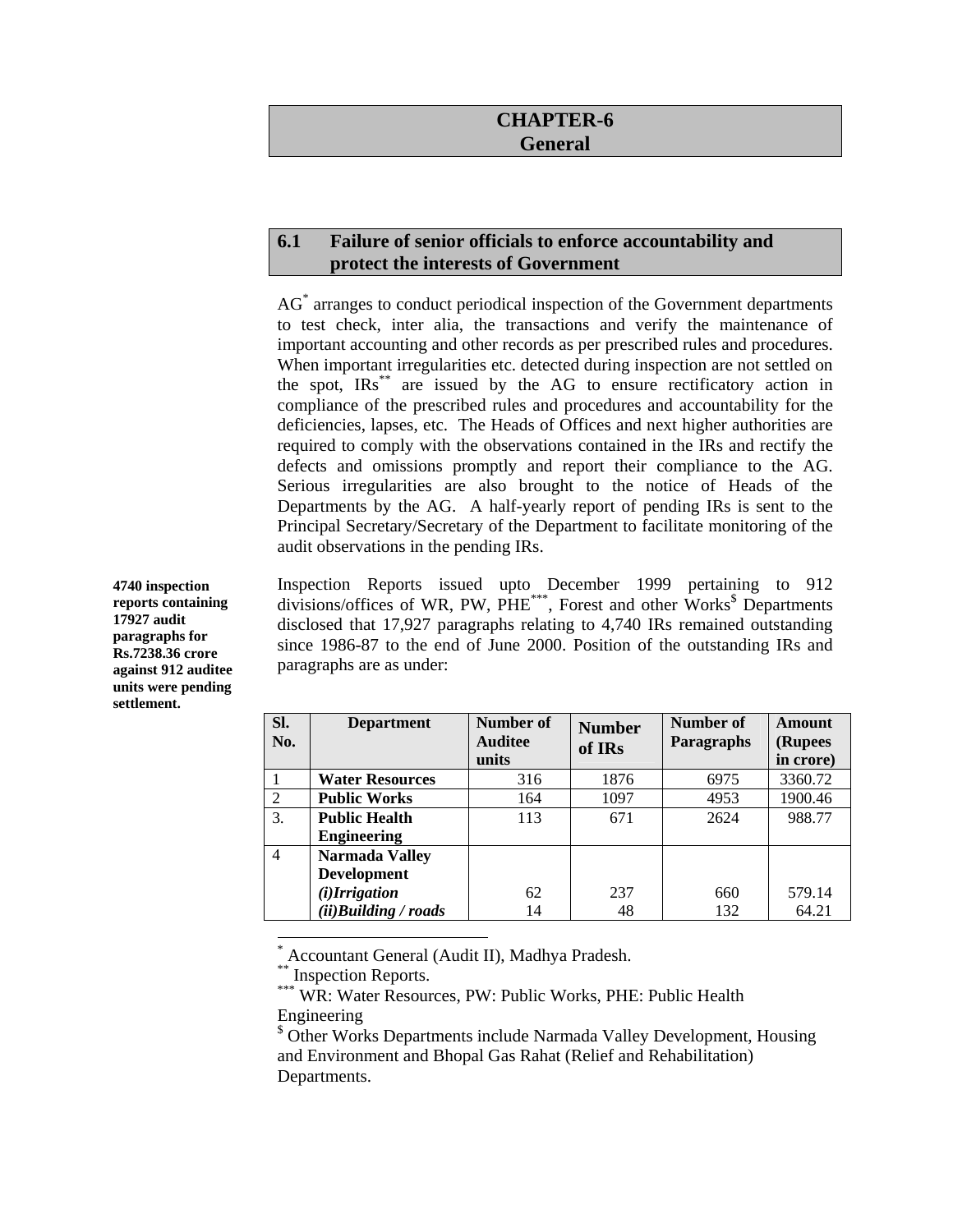*Audit Report No. 4 (Civil) for the year ended 31 March 2000*

|   | <b>Housing and</b><br><b>Environment</b><br>(Capital Project<br><b>Construction units)</b> |     | 36   | 180    | 69.45   |
|---|--------------------------------------------------------------------------------------------|-----|------|--------|---------|
| 6 | <b>Bhopal Gas Rahat</b><br>(Works units)                                                   |     | 12   | 54     | 8.78    |
|   | Forest                                                                                     | 237 | 763  | 2349   | 266.83  |
|   | <b>Total</b>                                                                               | 912 | 4740 | 17,927 | 7238.36 |

Of these, 1288 IRs containing 4803 paragraphs had not been settled for more than 10 years. Even the initial replies, which were required to be received from the Heads of the Offices within six weeks from the date of issue were not received in respect of 375 divisions/offices for 473 IRs issued between July 1990 and December 1999. As a result the following serious irregularities commented upon in these IRs had not been settled.

| <b>Serial</b><br>No. | <b>Nature of irregularities</b>                               | Number of<br><i>paragraphs</i> | Amount<br>(Rupees in<br>crore) |
|----------------------|---------------------------------------------------------------|--------------------------------|--------------------------------|
|                      | <b>Works Departments</b>                                      |                                |                                |
| 1.                   | Excess or inadmissible payments and outstanding<br>recoveries | 29                             | 8.06                           |
| 2                    | Extra cost or avoidable expenditure                           | 42                             | 11.25                          |
| 3                    | Irregular and unfruitful expenditure                          | 21                             | 15.87                          |
| $\overline{4}$       | Irregularities in purchases                                   | 3                              | 2.27                           |
| 5                    | Irregularities in tender                                      | 5                              | 1.28                           |
| 6                    | Other Irregularities                                          | 36                             | 22.20                          |
|                      | <b>Forest Department</b>                                      |                                |                                |
| 7                    | Loss due to failure of plantations                            | 23                             | 2.94                           |
| 8                    | Expenditure in excess of prescribed norms                     |                                | 0.73                           |
| 9                    | Expenditure in excess of approved job rates                   |                                | 0.60                           |
| 10                   | Irregular expenditure on deployment of labourers              | 9                              | 0.23                           |
| 11                   | Irregular implementation of M.P. Forestry Scheme              | 10                             | 1.21                           |

**Heads of Department failed to discharge due responsibility in matter of compliance and settlement of outstanding audit inspection reports.** 

A review of the IRs which were pending due to non-receipt of replies, in respect of WR, PW, PHE, Forest and other Works Departments revealed that the Heads of the Offices (whose records were inspected by the AG) and the Heads of the Departments did not send any reply to a large number of IRs/paragraphs indicating their failure to initiate action in regard to the defects, omissions and irregularities pointed out by AG in the IRs. The Principal Secretaries/Secretaries of the Departments, who were informed of the position through half yearly reports, also did not ensure that the concerned offices of the Department take prompt and timely action.

Inaction against the defaulting officers facilitated the continuance of serious financial irregularities and loss to the Government, though these were pointed in Audit. It is recommended that Government should reexamine the procedure for action against the officials who failed to send replies to IRs/paragraphs as per the prescribed time schedule and action to recover loss/outstanding advances/over payments in a time bound manner and revamp the system to ensure proper response to the audit observations in the Department.